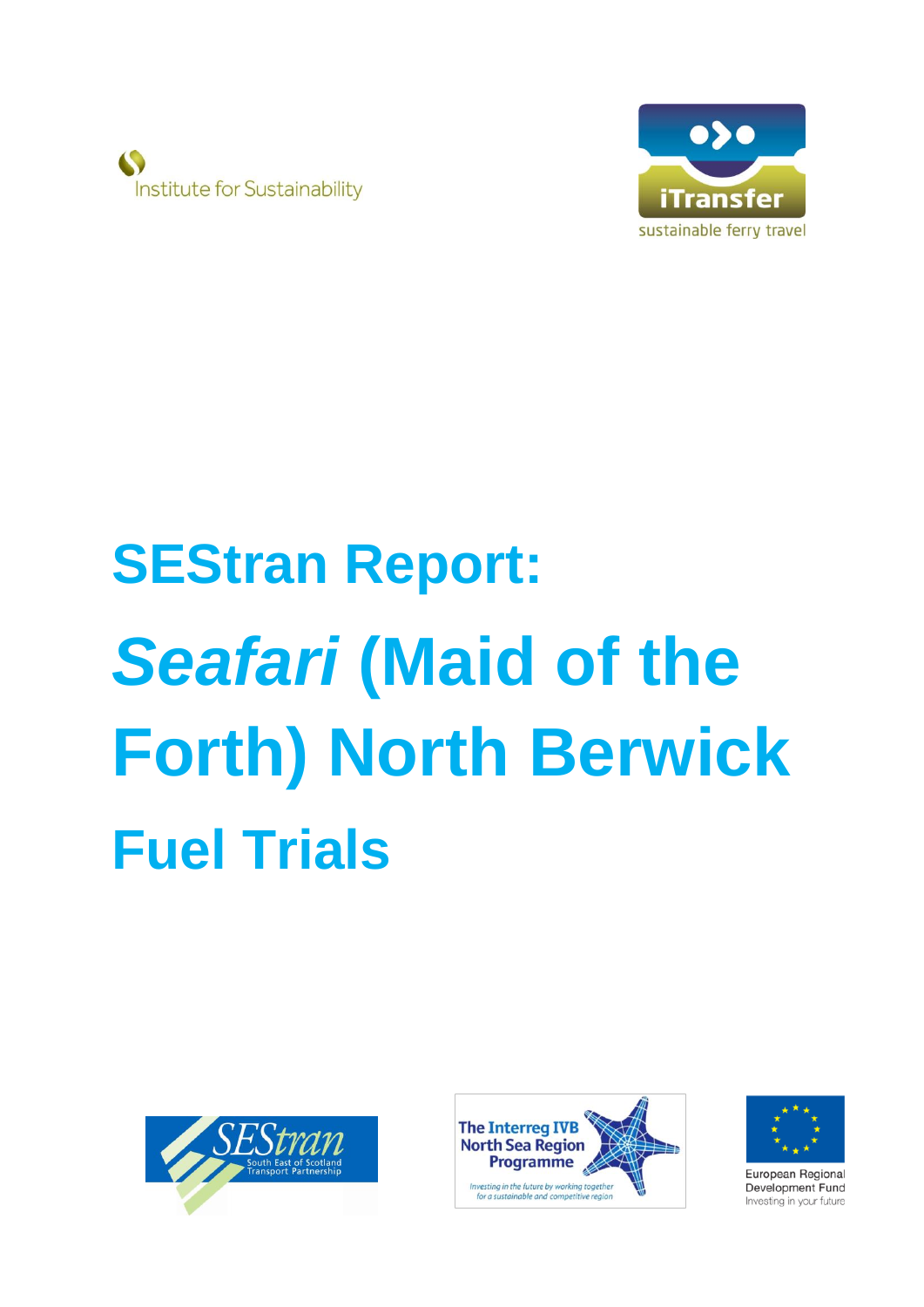

This document is part of iTransfer, a North Sea Region Interreg programme project, which is funded by the European Regional Development Fund.

iTransfer (Innovative Transport Solutions for Fjords, Estuaries and Rivers) aims to make ferry transport more freely accessible and sustainable, and encourage more people to travel by water. In areas in the North Sea Region (NSR) there are opportunities to replace existing vehicle routes with passenger ferries as a viable alternative. Travelling by ferry is more sustainable, easier and quicker. It can also provide lifeline services to remote communities.

For more information visit [www.itransferproject.eu](http://www.itransferproject.eu/)

**iTransfer – Seafari (Maid of the Forth) North Berwick Report**   $\overline{2}$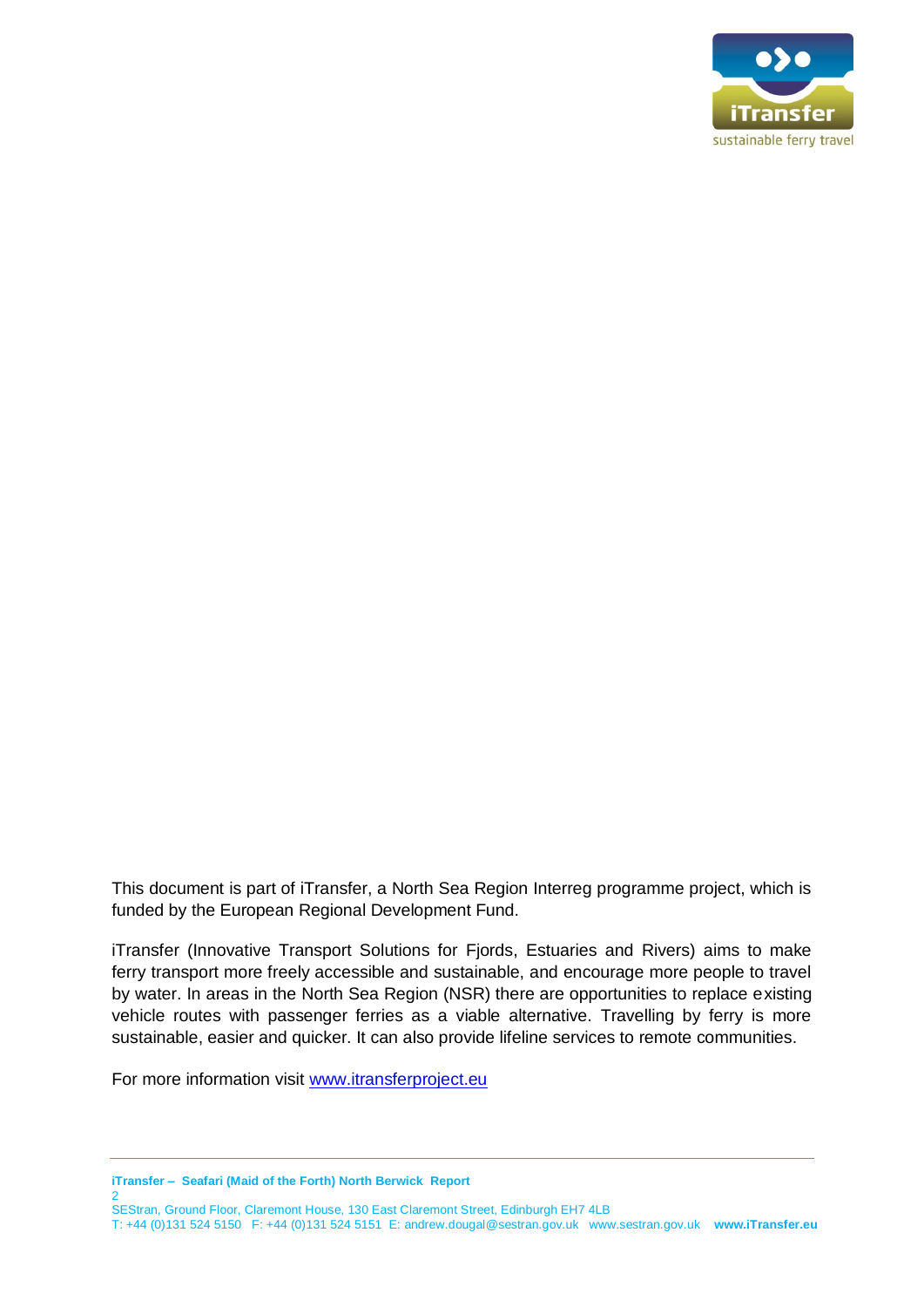

### <span id="page-2-0"></span>**Table of Contents**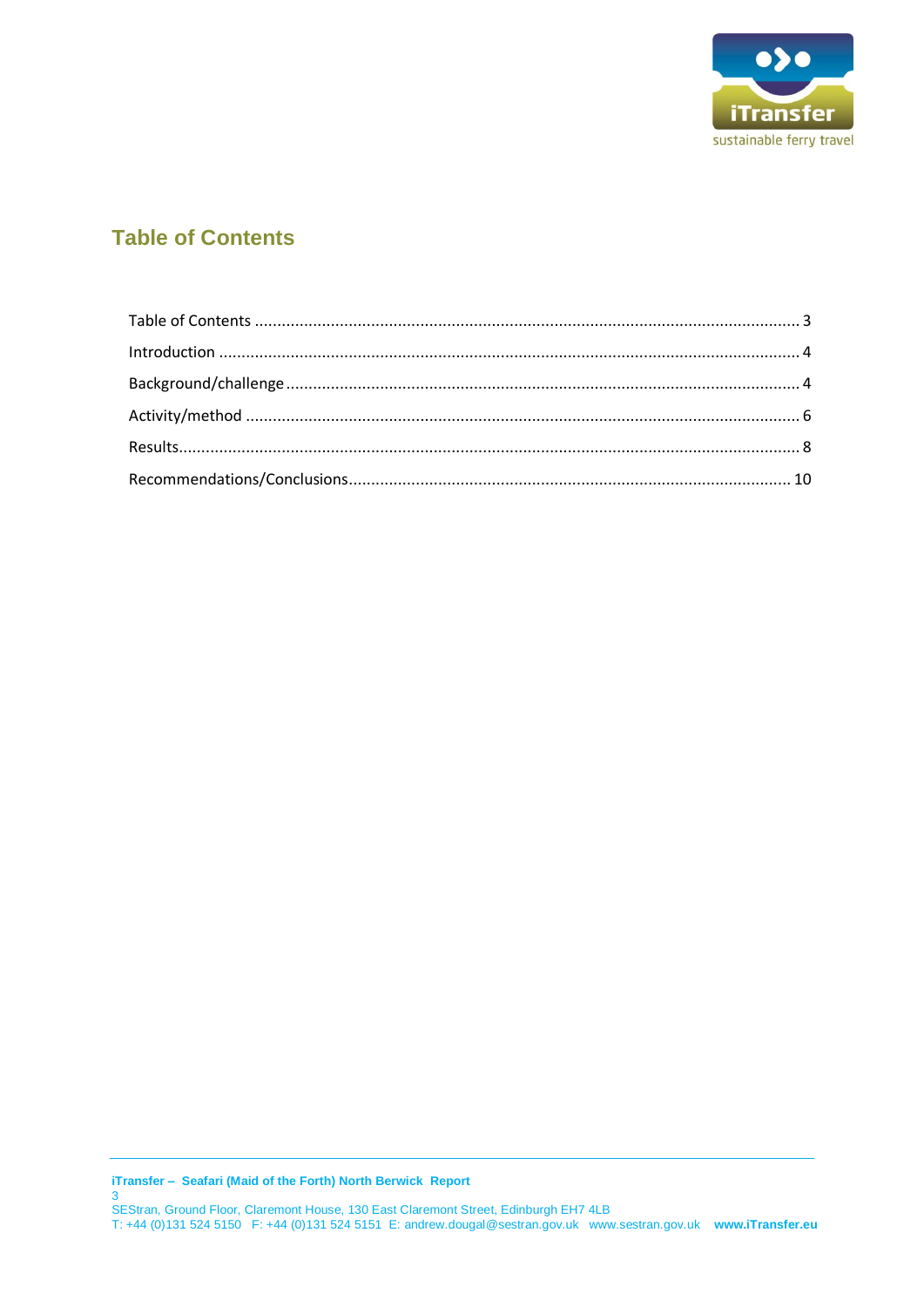

## <span id="page-3-0"></span>**Introduction**

iTransfer (Innovative Transport Solutions for Fjords, Estuaries and Rivers) aims to make ferry transport more freely accessible and sustainable, and encourage more people to travel by water. In areas in the North Sea Region (NSR) there are opportunities to replace existing vehicle routes with passenger ferries as a viable alternative. Travelling by ferry is more sustainable, easier and quicker. It can also provide lifeline services to remote communities.

iTransfer is an inter-regional (Interreg) initiative that is an EU part-funded programme that encourages Europe's regions to form partnerships and work together on common projects. The main objective of iTransfer is to develop and present innovative, sustainable solutions in ferry technology, operation and policy to improve regional accessibility by water-based transport in the North Sea Region.

## <span id="page-3-1"></span>**Background/challenge**

Maid of the Forth started as a small local ferry operator based in the Firth of Forth, the main base being at South Queensferry almost underneath the world famous Forth Rail Bridge. The company operates a 225 passenger ferry servicing the island of Inchcolm known as the 'Iona of the East' because of its medieval abbey. It also developed wildlife tours from this site using a 12 passenger RIB to the local wildlife hotspots within the estuary. A highlight of these tours is the sighting of Puffins only a few miles off Edinburgh City shoreline.

Five years ago the company expanded into North Berwick in East Lothian about 20 miles east of Edinburgh and bought two new 12 passenger RIBS to offer wildlife cruises mainly to the world famous Bass Rock. This has the largest single rock colony of Northern Gannets in the world with over 160,000 birds which visitors describe as awesome. Two years ago the company carried Sir David Attenborough out to the rock to do some filming and when asked he described the Bass Rock and its gannets as "One of the wildlife wonders of the world" The RIBS have been a great success operating from April of the end of October.

Two years ago the company were awarded a licence from Scottish Natural Heritage to run landing trips out to their National Nature Reserve on the Isle of May and this also has proven to be a great success. The main attractions there are over 40,000 Puffins and a large colony of Grey Seals.

**iTransfer – Seafari (Maid of the Forth) North Berwick Report**  4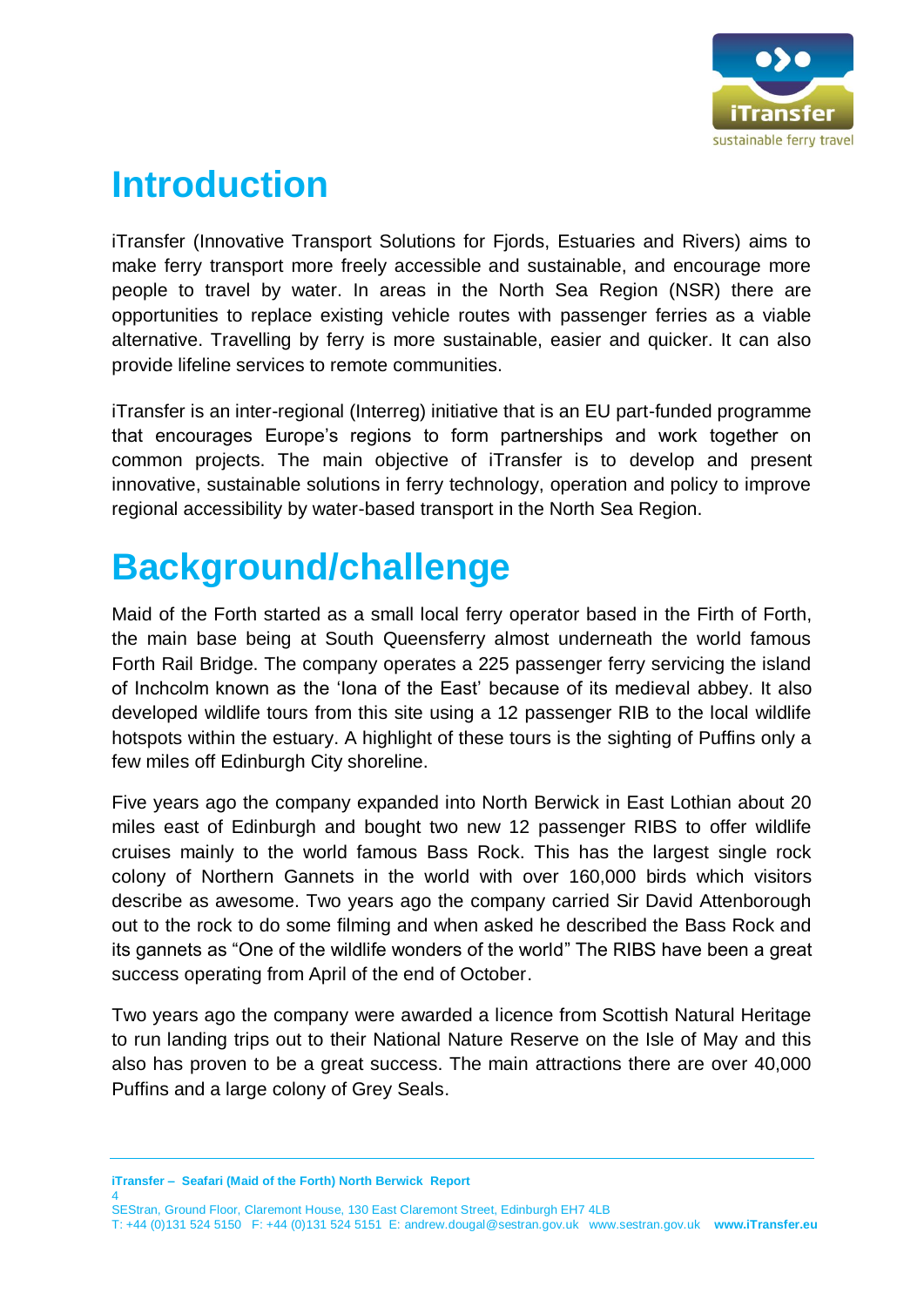



#### **Choice of vessel**

The decision was taken in 2011 to commission the building of a custom designed new vessel to satisfy the increasing demand for boat trips from North Berwick. Considerable research went into the choice and design of the vessel to comply with the requirements of the trips and the restrictions imposed by the confines of the small harbour. The maximum length allowed to berth in the harbour is 12 metres and the harbour entrance is 7 metres wide which just allows for the 6 metre wide vessel to squeeze in and out. The harbour is tidal with a 6 metre range so it is necessary to operate during the bottom half of the tide from an old pier outside the harbour which had limited use due to its composition. The reconfiguration of the pier under the iTransfer project proposal will allow the extended use of the pier and encourage the introduction of viable ferry services across the Firth of Forth to destinations in Fife, such as Anstruther.

Currently the target market for this ferry service is perceived to be mainly tourists but there is seasonal work available on both sides of the river so it is anticipated that it could be used by commuters as well.

The area is protected by a SSSI status, a Site of Special Scientific Interest which means that is particularly important that our operations comply with all the latest emission controls to minimise our CO2 and Sulphur output.

**iTransfer – Seafari (Maid of the Forth) North Berwick Report**  5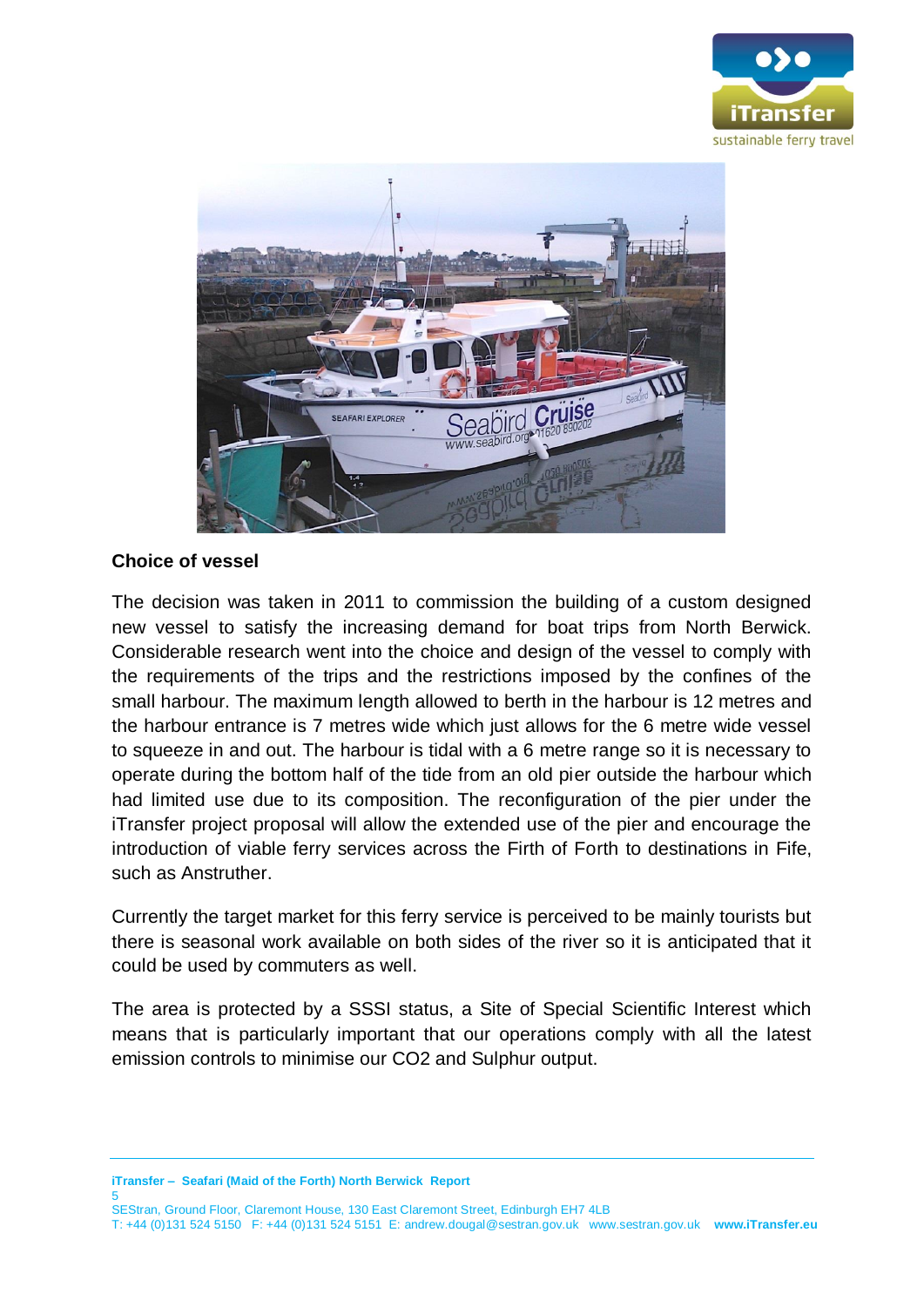

A major change to the operational demands on the vessel meant that possible reductions to fuel consumption and emissions became a factor which needed to be investigated. Information gathered from other partners in the iTransfer project identified that fuel flow meters would provide the live feedback needed. Funding assistance enabled fuel flow meters and also trim tabs to be installed and tested in varying conditions and loads

## <span id="page-5-0"></span>**Activity/method**



#### **Fuel Flow Meters**

The first stage towards reducing our carbon footprint was to ensure that diesel burn was minimised and that fuel was used in the most efficient manner. In order to monitor this, the engine manufacturers were able to offer an upgrade to the engines computer control system to feed live fuel flow information to new display units which were installed on the bridge control panel. This system is able to accurately and continuously measure the flow of fuel to each injector as well as a more accurate display of engine revs, temperature and oil pressure. This was installed and has continued to produce valuable data from which we can analyse the efficiency of the engine under varying conditions particularly passenger loadings.

**iTransfer – Seafari (Maid of the Forth) North Berwick Report**  6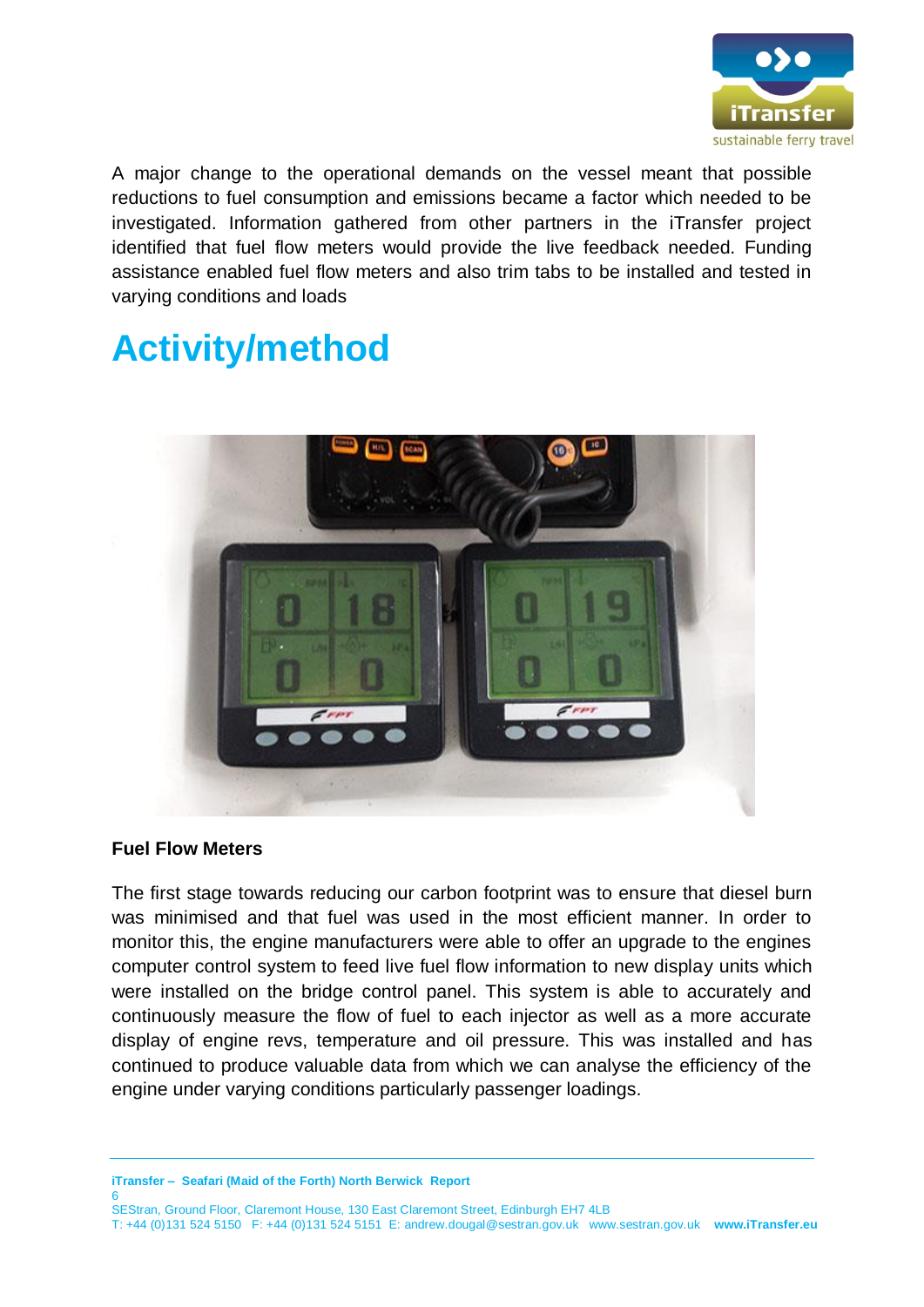



#### **Trim Tabs**

The other aspect of running the vessel at the most efficient speed allowed the adjustment of the fore and aft trim of the vessel known as the 'angle of attack' (originally an aviation industry term). This is adjusted by the use of trim tabs like flaps on the rear of a wing, too much angle and they add drag rather than lift and the angle required is very much determined by trial and error. The size of trim tabs currently fitted was following advice from the builder and the vessel's designer. But as this was the first of this hull shape to be used as a passenger vessel, there were indications that an additional set of tabs could be required to obtain the best results. These are currently being manufactured and will be fitted within the last weeks of the Season. As the season is quietening down it will be possible to drydock the vessel.

#### **Biofuel Experiments**

The final part the project is to test the performance of the engines using various percentages of used vegetable oil mixed in with the normal fuel. It was interesting to note that the engine manufacturer strongly recommended that it was not a good idea to introduce what is effectively recycled cooking oil into the engine. The manufacturer also warned that that this would invalidate the warranty.

**iTransfer – Seafari (Maid of the Forth) North Berwick Report**  7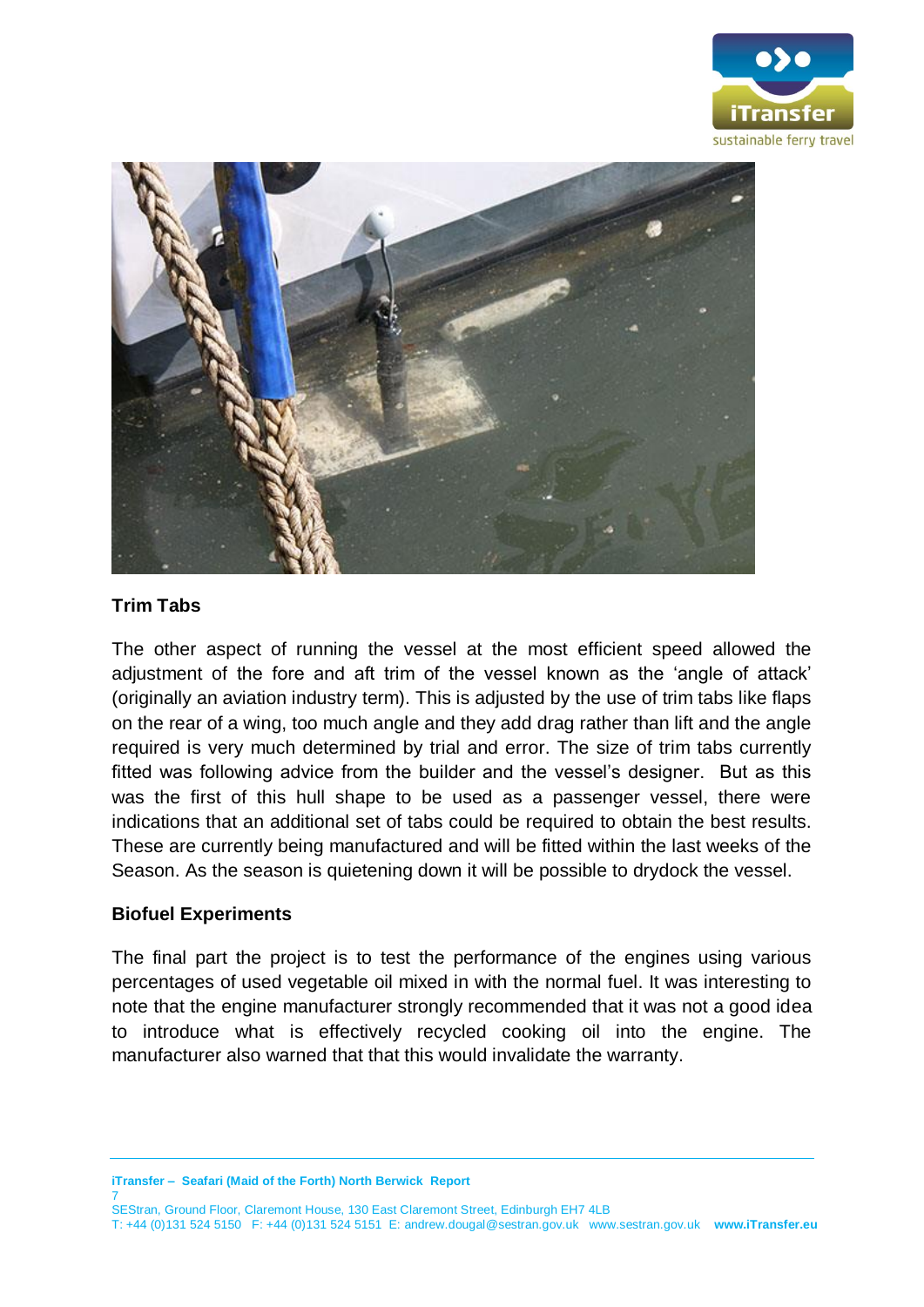

## <span id="page-7-0"></span>**Results**

The installation of fuel flow meters enabled the most economic speed to fuel consumption ratio to be determined. As this is a semi-displacement vessel the trim tabs settings can at speed alter the fore/aft trim of the vessel. This was found to be an important variable under different passenger loads and sea conditions.

The results of trials were very useful, enabling the drawing up a graph of the optimum power and trim tab settings for the vessel. For example it was found that 16kts was the most efficient speed and that a 12% increase to 18kts resulted in an undesirable 20% increase in fuel consumption and carbon emissions. The final part of the project was to test performance running on a mix of gas oil and recycled cooking oil primarily for the reductions in CO2 and carbon. The mix has slowly been increased to 10% bio-fuel to 90% gas oil with no loss of performance.

With the ever increasing costs of fuel it is crucial that fuel flow meters are part of any ferry specification. The size of trim tabs first fitted were from the best advice obtained from the boat builder and naval architect who designed the vessel however it is believed that the fitting of an additional set will further improve performance. This additional set is currently being manufactured to a new specification.

There is an optimum angle for the trim tabs as too severe an angle will create more the negative effect of drag rather than the positive effect of lift that is sought. Finding that balance for this particular vessel under differing load conditions will be very much a case of trial and error.

It will be interesting to compare results with the Weserfähre results however the performance factors for this small semi-displacement vessel will be somewhat different from a large displacement ferry.

Given the major differences in scale between the vessels this project is not expected to achieve the impressive Weserfähre results however in this environmentally sensitive area every little helps!

Staff involvement in the project was crucially important, particularly with skippers monitoring and recording the performance results of the experiments and this involvement has been important as the project has been greeted with enthusiasm and some competition to see who could complete a trip with the lowest fuel burn.

**iTransfer – Seafari (Maid of the Forth) North Berwick Report**  8

SEStran, Ground Floor, Claremont House, 130 East Claremont Street, Edinburgh EH7 4LB T: +44 (0)131 524 5150 F: +44 (0)131 524 5151 E: andrew.dougal@sestran.gov.uk www.sestran.gov.uk **www.iTransfer.eu**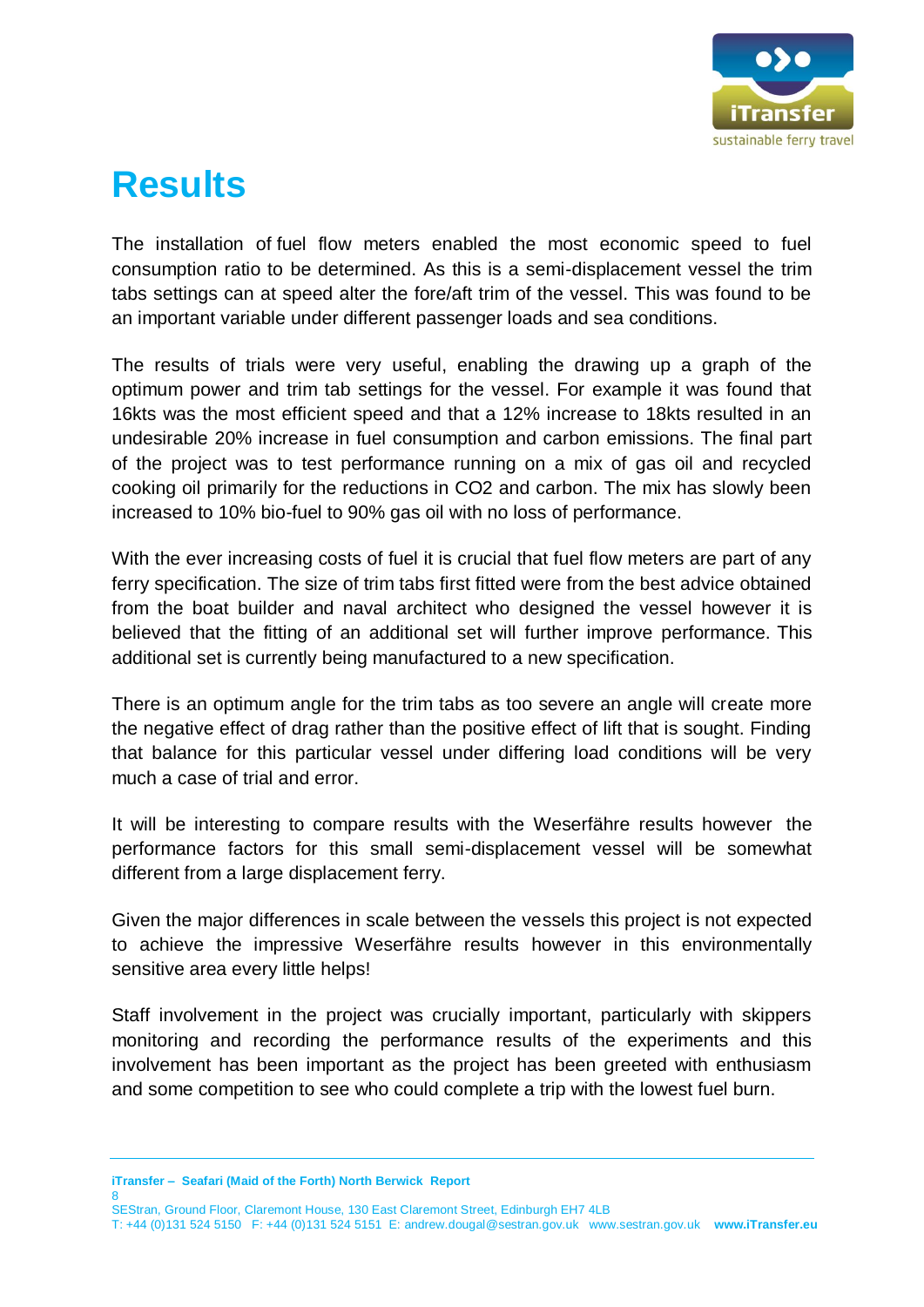

The company offered an end of season prize for the best result and one unintended bonus is the skippers are now using their skills to modify the routes slightly to fully exploit any favourable tidal currents and sea conditions.

The research carried out to date indicates that the objective of the project under way is not intended to result in the engines running on pure biofuel, there are multiple known problems with this and given the low price of red gas oil against pump prices the financial rewards do not justify risking possible damage to an engine.

However it has been proved that burning vegetable oils produce less CO2 and carbon emissions so as this is an attractive result the project's main aim now is to ascertain that mixing up to 10% recycled cooking oil with gas oil is a viable option without causing damage to the sensitive common rail injection system in the vessel engines.

Further research into using vegetable oil uncovered the fact that the diesel fuel now purchased at the public pumps already contains 7% Biofuel and it is planned to increase that to 10%.

To date only some simple tests have been done adding small dilutions of recycled cooking oil (5%) with no apparent ill effects or loss of power. One advantage of a Catamaran is that the two engines are totally independent of each other so it has been possible to treat only one engine and compare it with the other. These tests are ongoing and it is the intention to slowly increase the percentage of Biofuel up to 10% until it is confirmed that this is causing no long term damage to the engine.

If it is possible to reduce our diesel use by 10% there is a financial gain but more importantly there are the reductions in emissions.

Premises at the harbour have been leased to store and filter the cooking oil and a collection system has been set up to bring this back for processing and mixing into batches which can be added to the vessels tanks as required. The collected oil requires to be kept warm to make filtering easier then mixed 50/50 with gas oil into a batch for adding directly to the vessel when filling with normal gas oil. It is important that the mixed fuels are kept in sealed containers until they are further diluted in the vessel tank as cooking oil is hydroscopic in that it absorbs water which is the ingredient least desired in diesel fuel.

**iTransfer – Seafari (Maid of the Forth) North Berwick Report**  9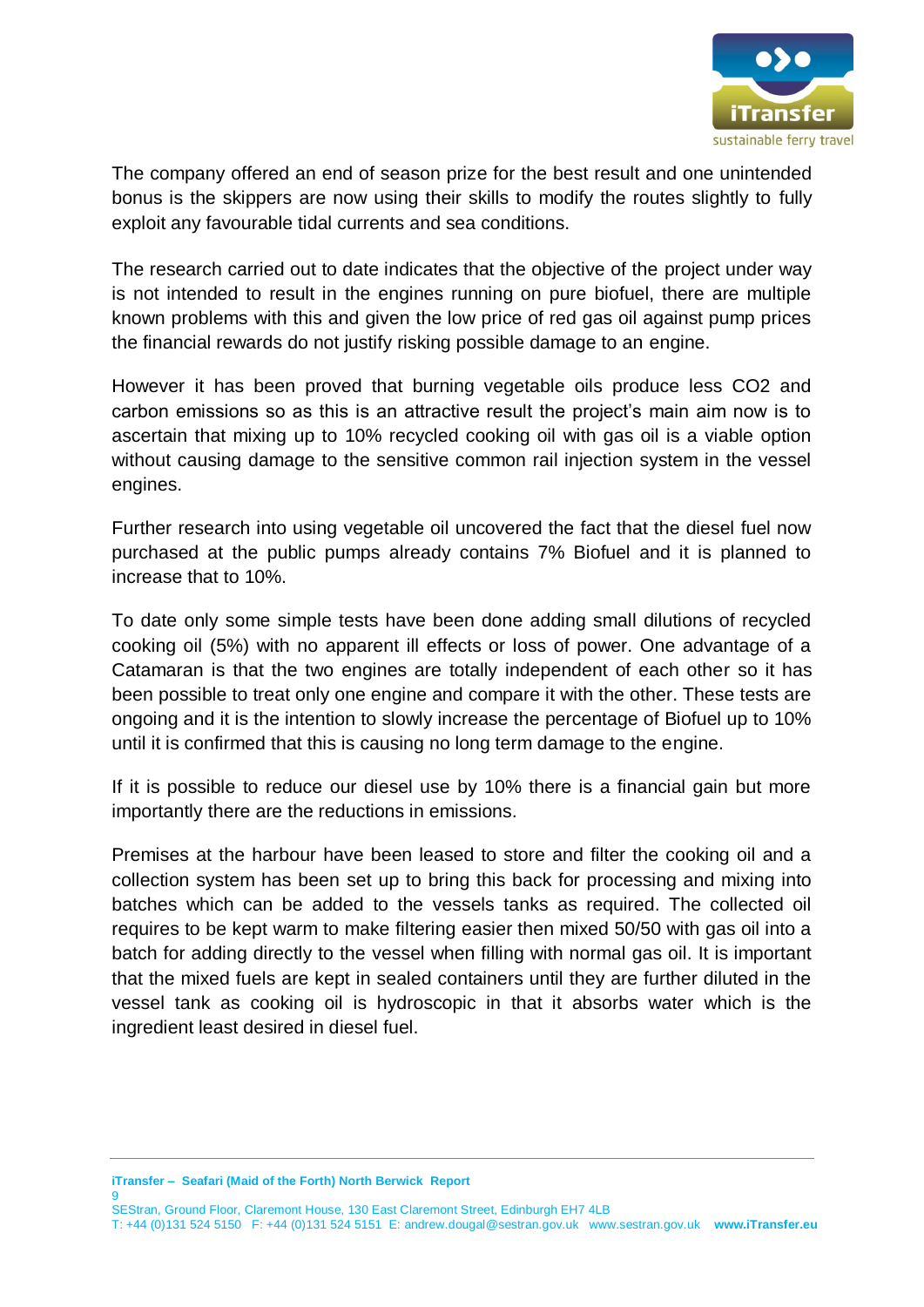

## <span id="page-9-0"></span>**Recommendations/Conclusions**

Although the transnational partners involved in the I-Transfer operate with far larger vessels, useful information was gained from the Weserfähre project particularly in the areas of staff training. Although the results obtained are unique to a semi displacement catamaran, the information gained from this project have added to the knowledge base available for smaller ferries.

Allied to the pier reconfiguration, the fuel and fuel flow experiments have proved to be invaluable in terms of establishing the most efficient regime for the "Seafari" and together these complementary investments have contributed the iTransfer aim ".....to make ferry transport more freely accessible and sustainable, and encourage more people to travel by water".